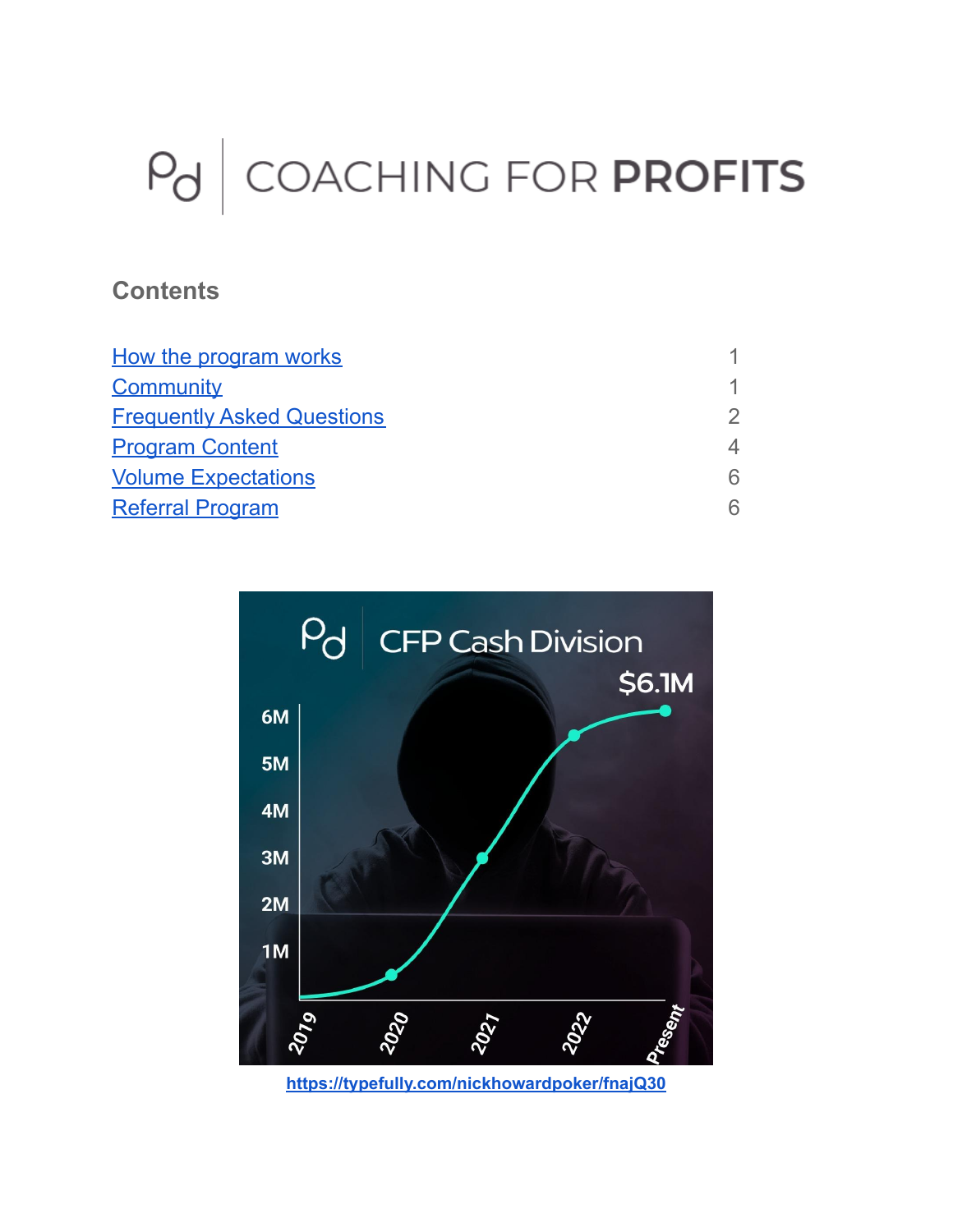## <span id="page-1-0"></span>**How the program works**

If offered a contract you will begin a 4 week training phase where you will familiarize yourself with our methodology and play ~25,000 hands to demonstrate a baseline integration of course concepts. We have a team of coaches dedicated to mentoring you throughout your training process. Training flights usually consist of 6-8 players that you will learn alongside.

After successful submission of your 25,000 hand sample you will begin on stake at D1 (100nl, unless prior history of winning at higher limits). Details about the process of moving up stakes will be given to successful applicants.

# <span id="page-1-1"></span>**Community**

We use Discord for all communication within the community. You unlock new channels as you move up divisions. Due to COVID-19 we have had to halt our team retreat plans, normally we have 3-4 trips annually.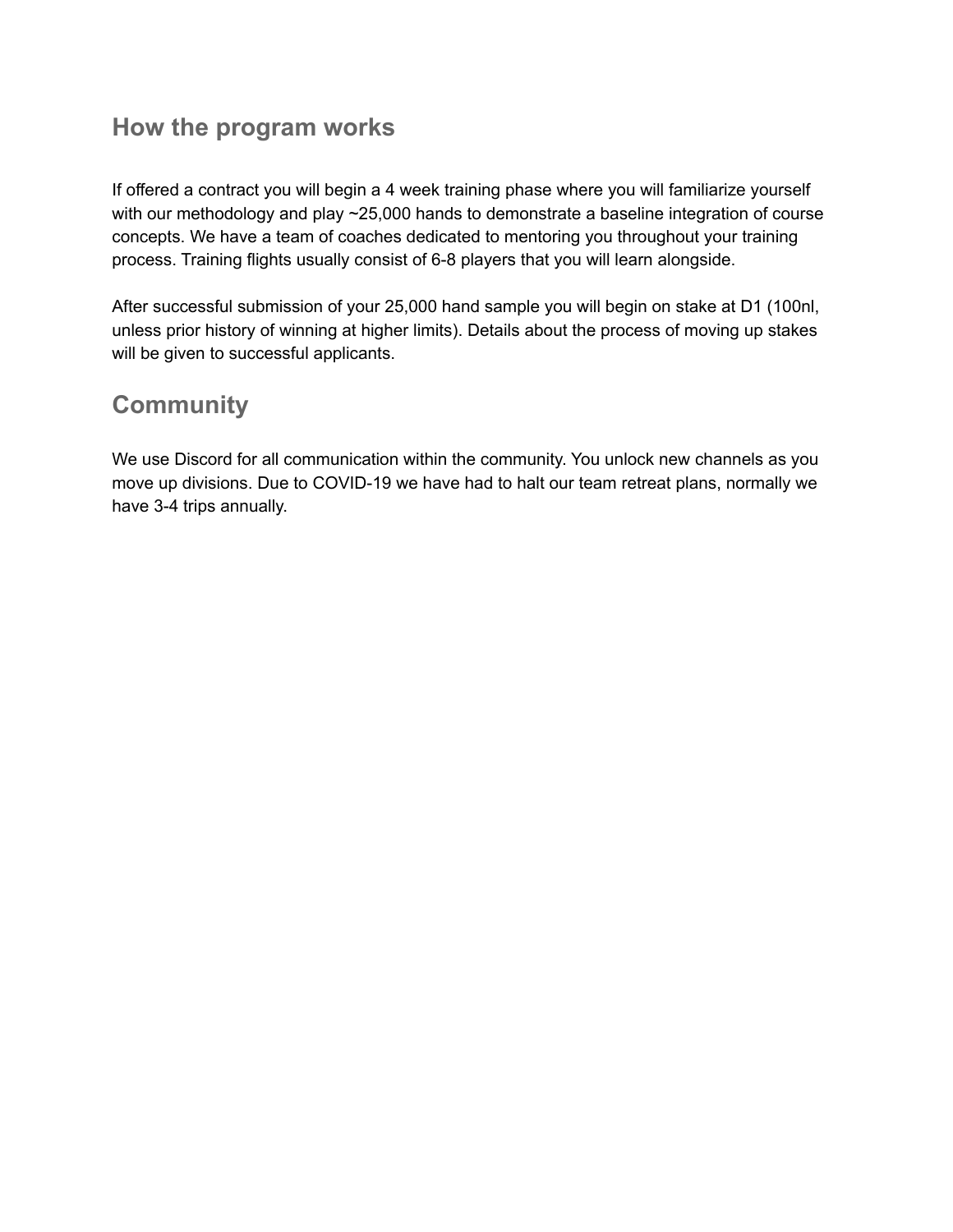# <span id="page-2-0"></span>**Frequently Asked Questions**

#### **Is there a volume expectation?**

Yes, you are expected to average 20,000 hands per month as a minimum.

#### **Will I receive individual one-on-one coaching?**

You have full access to your CFP community in Discord where our players routinely answer questions. You have the opportunity to attend frequent group coaching calls and also individual quarterly consults with our Division coaches. Here is a sample of the type of coaching you can expect to receive from these consults:

- *Performance Coaching:* goal setting, motivational systems, habit building
- *Logistics:* schedule making, developing study routines
- *Technical Coaching:* Stat check and database review
- *Mindset Work:* Discussing inner beliefs, fears, and anything you need to perform consistently

#### **How does rakeback work?**

Rakeback is considered part of your winnings and will be included in your profit splits. The same applies to bonuses.

#### **Can I play on multiple sites?**

You may add a 2nd site if you are willing to use your own funds. In return, we will increase your profit split to 60/40 on the 2nd site. The 2nd site can't be used as your primary site or detract from your volume on your primary site.

#### **Is it okay to take time off?**

Absolutely, please just make us aware of when you'll be on vacation.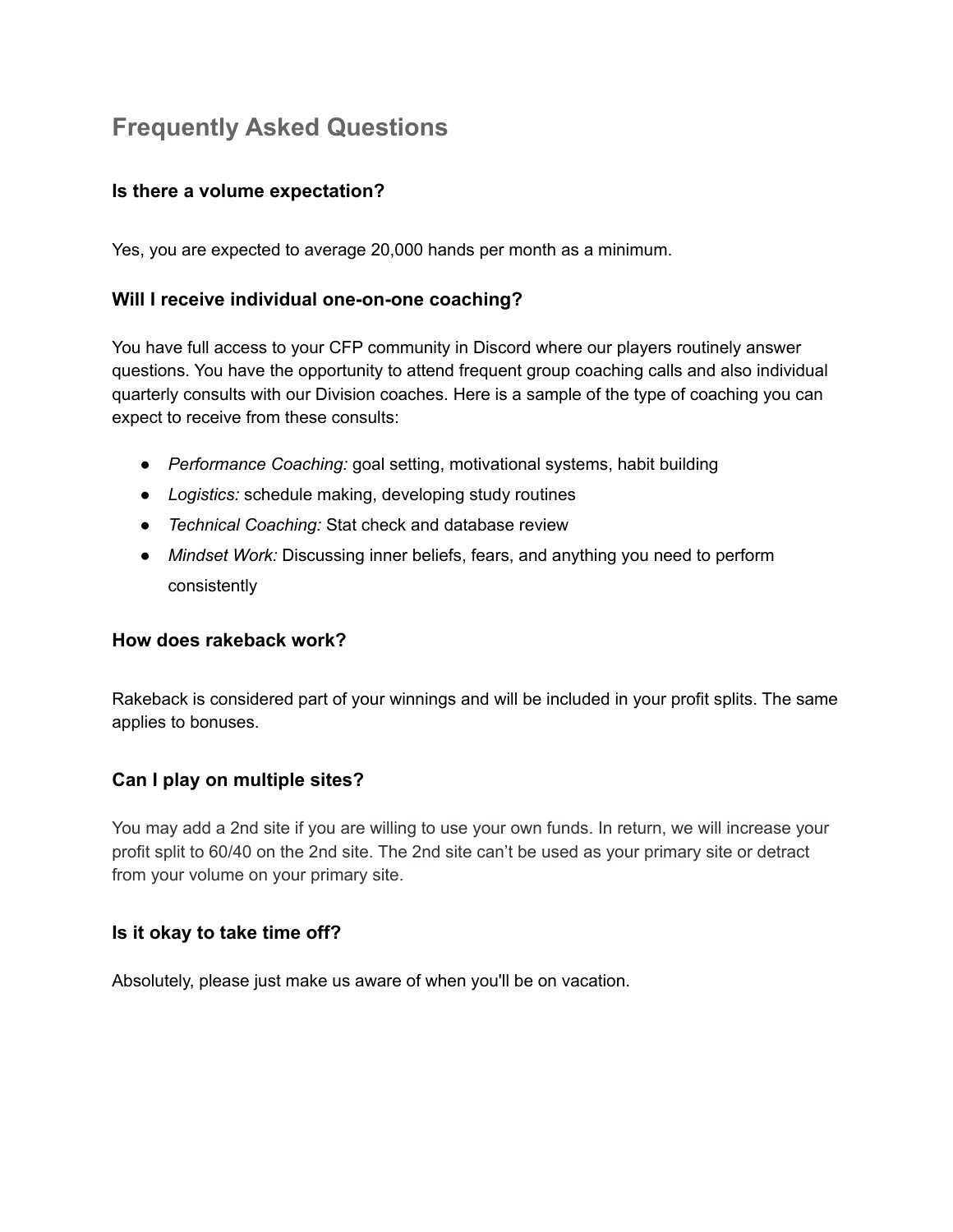## <span id="page-3-0"></span>**Program Content**

# **Mobius Poker Journal**

### **Part 1: Introduction & Theory**

(Sections 0-1)

Explains all the terminology and fundamental theoretical concepts you need to understand in order to use the rest of the journal.

## **Part 2: Protocols**

(Sections 2-4)

- Section 2: River Protocols
- Section 3: Flop-Turn Protocols
- Section 4: Simplified Preflop Ranges

Summarizes the database research into a flexible baseline exploitative strategy.

#### **Part 3: Interpretation**

(Section 5)

Teaches you how to read the data in the rest of the journal.

#### **Part 4: Data**

(Sections 6-12)

Contains the Hand2Note report data.

- Section 6: Preflop HUD
- Section 7: Multi-Flop Aggregation Reports (Flop-Turn Data)
- Section 8: General River Aggression/Defense Reports
- Sections 10-11: River Aggression Reports by Line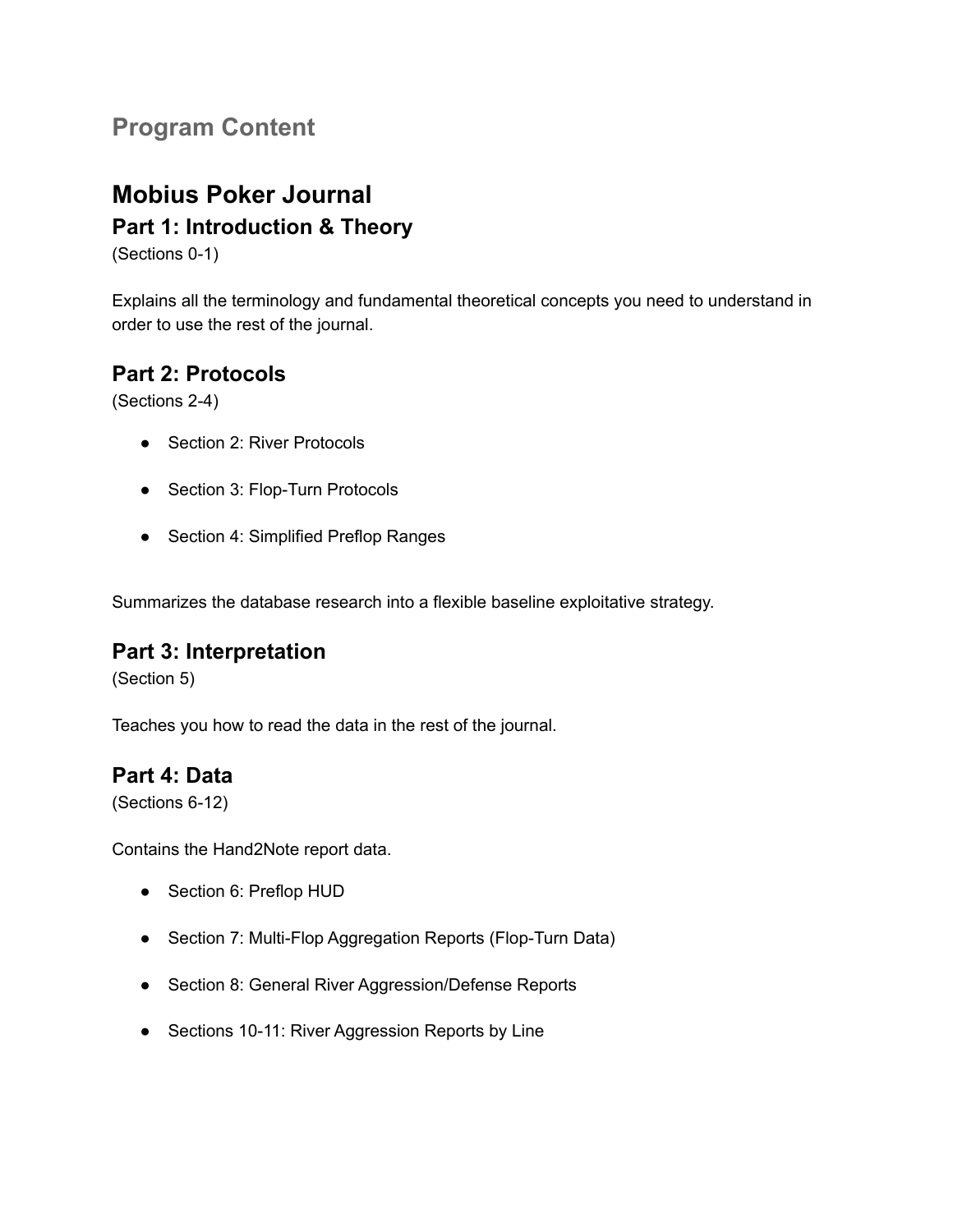● Sections 11-12: River Defense Reports by Line

#### **Part 5: Additional Content**

(Sections 13-17)

Contains deeper explanations of math/theory, extra data, Pio experiments, long-form articles, and video content.

- Section 13: Additional Theory
- Section 14: Additional Data
- Section 15: Pio Lab
- Section 16: Articles on Mindset and Logistics
- Section 17: Streams

Note: Parts 4 and 5 are completely optional. You can study Parts 1-3 by themselves and still have great results.